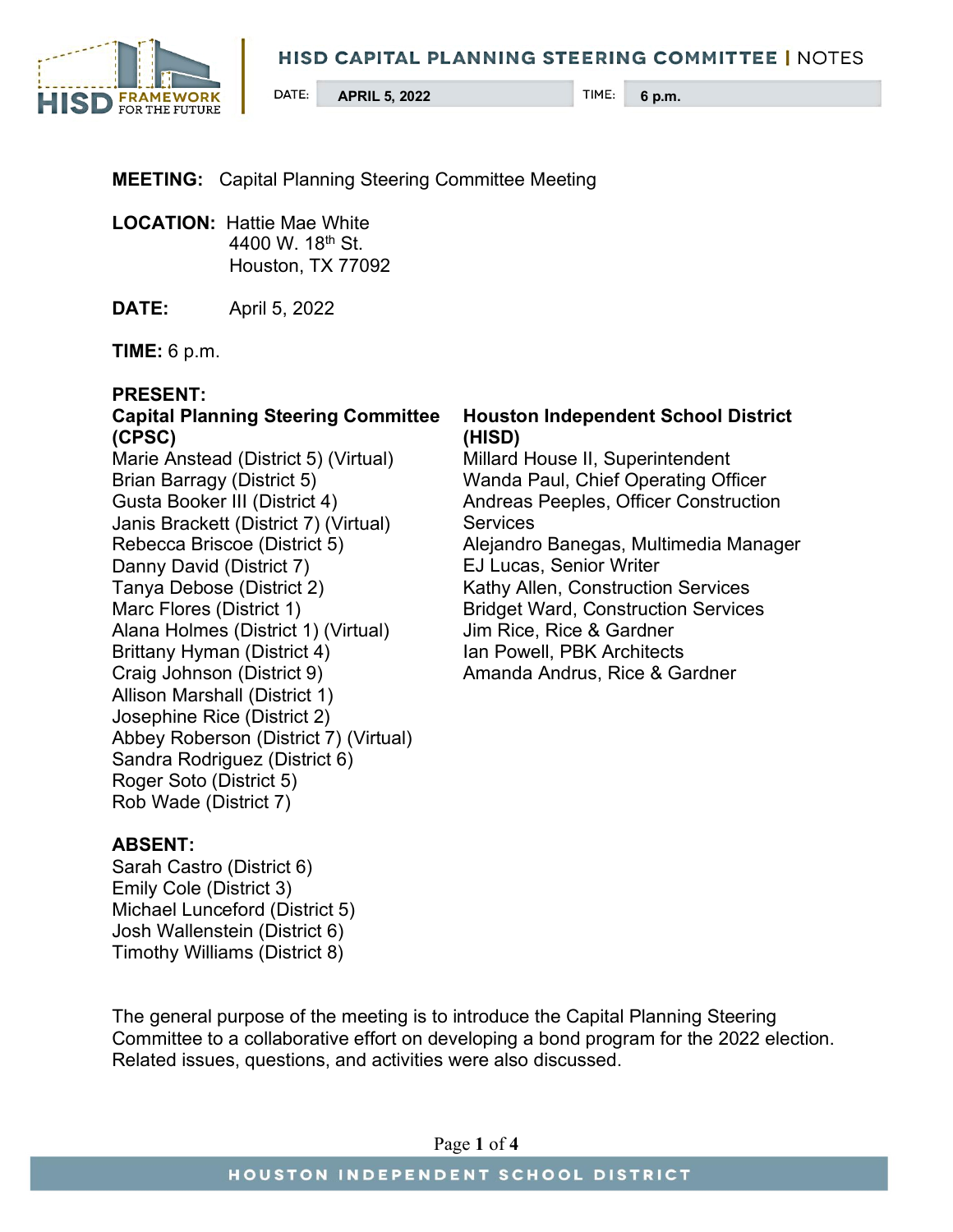

## **Item 1 Superintendent's Strategic Plan**

Andreas Peeples welcomed the committee and introduced Superintendent Millard House II to discuss his five-year strategic plan.

Mr. House began by going over the information-gathering process for the strategic plan. Data and feedback were acquired at the following community engagement events:

- 13 Listen and Learn events led by Superintendent House
- Three roundtable events, including events for teachers, principals, students, and parents
- 700+ Listen and Learn roundtable participants
- 50,000 responses to Student and Parent Experience Surveys, representing 100% of campuses
- 6,000 staff members participated in Staff Experiences Survey, representing 100% of campuses.
- Student representatives engaged in roundtable discussion representing diverse schools.
- Parents engaged in focus groups representing diverse schools, neighborhoods, and home languages.
- Teachers engaged in focus groups representing diverse schools, grade-levels, and content areas.
- Campus and district leaders engaged in feedback sessions.

The key takeaways from the Listen and Learn sessions were as follows:

- Many parents expressed confidence in HISD and their child's school, but there is a desire for HISD to be more engaging, efficient, and transparent.
- The district offers a wide portfolio of services and resources for students, but these are not already equitably distributed across schools.
- The community is very proud and supportive of its highly acclaimed schools and magnet programs, but there is a desire and need for more high-performing high schools and specialty programs, especially in underserved communities.
- There is a widespread desire and imperative to strengthen teaching and learning at all schools.
- Many families who have children with exceptional needs are frustrated that the district has not lived up to its promise and obligation of providing their children with the services and supports necessary for them to thrive academically.
- Parents, students, and the community highly prioritize and desire caring, effective, and engaging educators and support staff.

With these findings in mind, the district has developed a strategic plan based on the following six principles:

Page **2** of **4**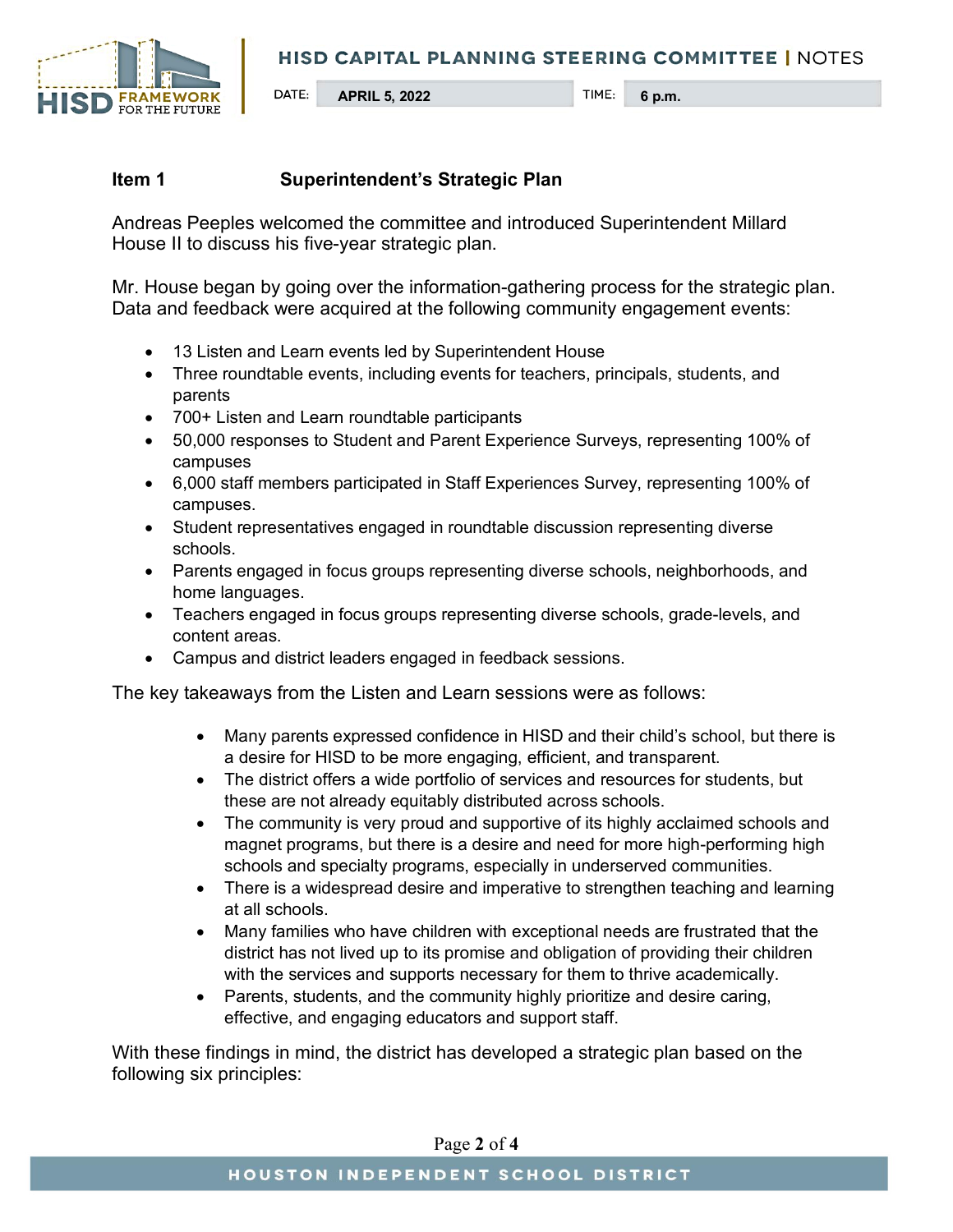

- 1.) Building trust and reliability for our families and community
- 2.) Providing equitable opportunities and resources at every school
- 3.) Ensuring great schools and programs in every community
- 4.) Promoting high-quality teaching and learning
- 5.) Delivering effective services and supports to students with exceptional needs
- 6.) Cultivating world-class talent at all levels

### **Item 2 Conclusion of 2022 Bond Discussion**

Based on 2020 and 2021 surveys of registered voters in HISD, the superintendent recommended that the committee table discussions of a 2022 bond proposal.

Several items were surveyed, and—with successful enactment of the superintendent's five-year strategic plan—more favorable numbers are projected, and a Bond is more likely to be passed with all of the necessary improvements and replacements approved.

These factors include a general rating of the quality of HISD's educational services, ratings of the quality of HISD's educational services by race and ethnicity, teaching staff, the Board of Trustees, the superintendent, and how well the Board of Trustees works together.

Other factors considered are the percentage of voters who agree and disagree with the following opinions:

- HISD schools are good places to learn.
- HISD students graduate with the skills they need to prepare them for the future.
- HISD does a good job of meeting the educational needs of a diverse student population.
- HISD does a good job of keeping students in school.
- Students attending HISD schools do well on Texas standardized tests.

Also considered were the fact that majority of polled Texans believe that public schools are underfunded and the prioritization of different factors when selecting schools depending on race, including school policies regarding health and safety and graduation rates.

There is a divergence of perception of educational quality between parents and nonparents polled with 68% of parents giving A or B grades to their local public schools and 48% of non-parents doing so. This divergence of opinion may also influence the success of the Bond.

Superintendent House concluded by stating that there would be a follow-up meeting internally to discuss the remaining capital items other than campuses and prepare how to present the discussed information to the Board of Trustees.

Page **3** of **4**